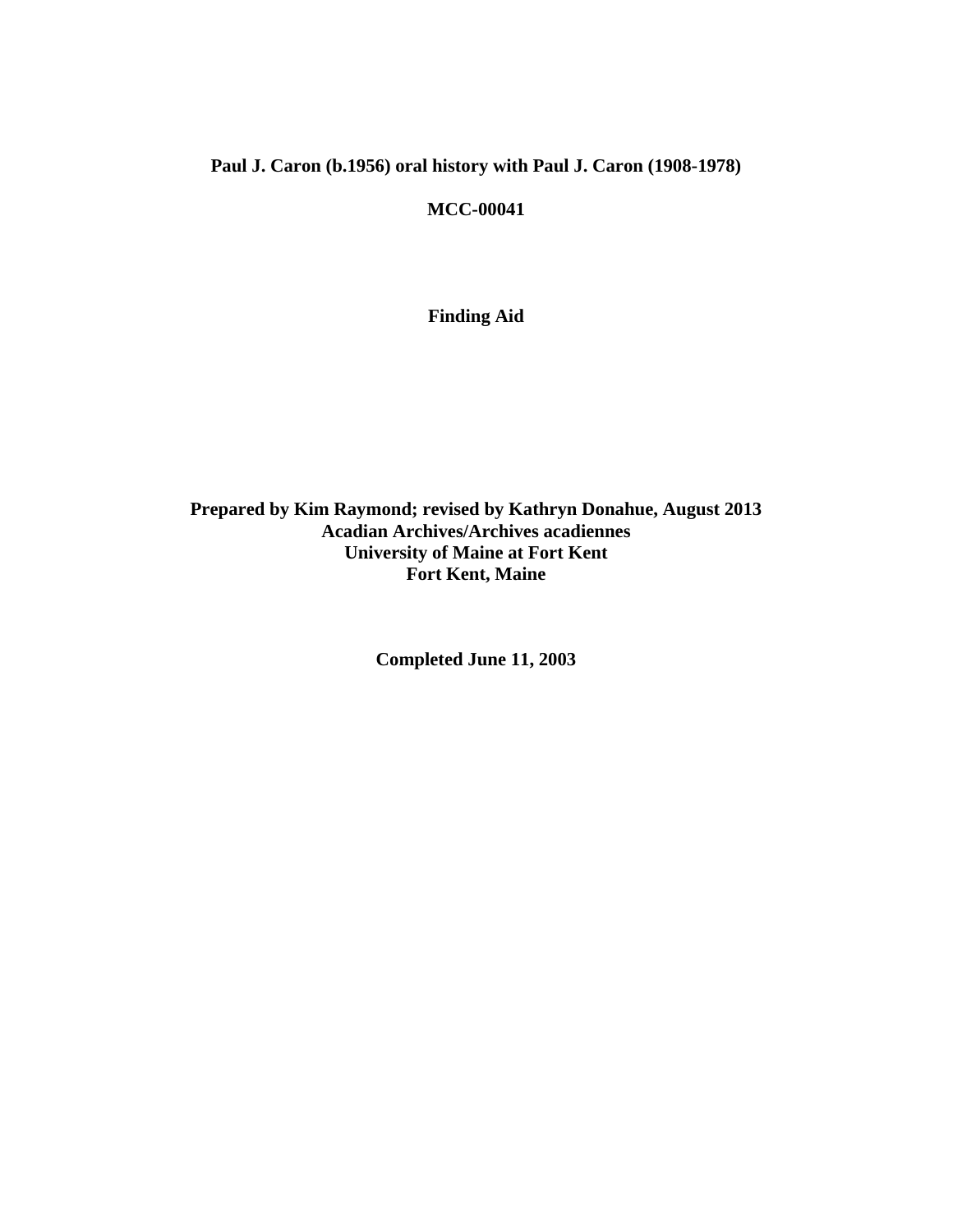### **Paul J. Caron (b.1956) oral history with Paul J. Caron (1908-1978)**

### **SUMMARY INFORMATION**

*Collection Title:* Paul J. Caron (b.1956) oral history with Paul J. Caron (1908-1978)

*Citation:* Paul J. Caron (b.1956) oral history with Paul J. Caron (1908-1978), MCC-00041, Acadian Archives/Archives acadiennes, University of Maine at Fort Kent.

*Accession Number:* MCC:92-00041 *Shelf List Numbers:* A105-106

*Provenance:* Submitted for a course with Roger Paradis at the University of Maine at Fort Kent in Spring 1978. Brought to the Acadian Archives/Archive acadiennes by Prof. Paradis in March 1991.

*Date Range*: 1978

*Physical Characteristics/Condition:* 2 C-60 audiotapes containing interview with Paul Caron, Sr. of Wallagrass, Maine regarding his life experiences, lumbering and farming practices, burial customs, etc. submitted for a course at the University of Maine at Fort Kent in Spring 1978.

*Access*: There are no restrictions on this collection

*Prepared by*: Kim Raymond, June 2003